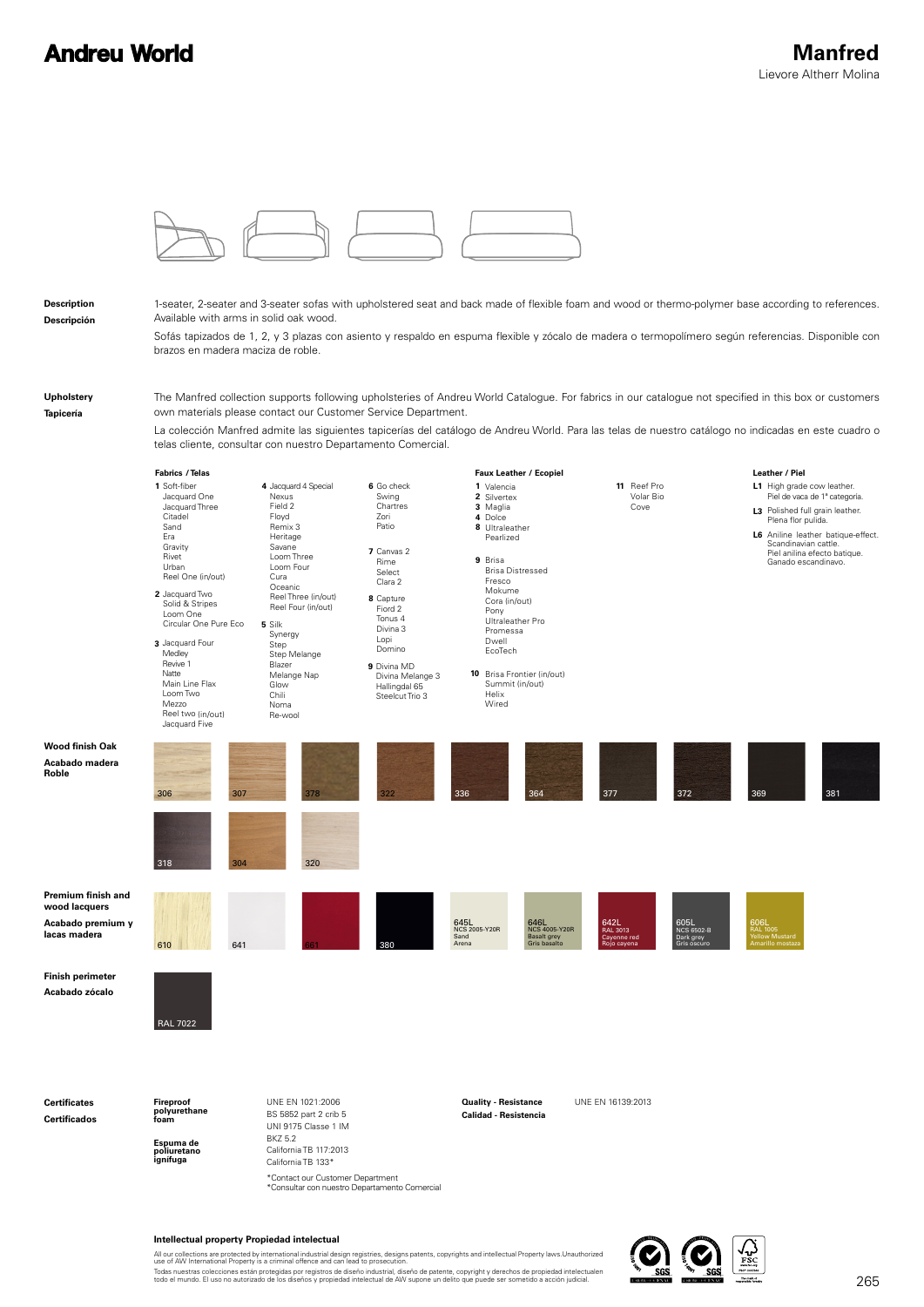## **Andreu World Manfred SF2090** 1-seater sofa with upholstered seat and backrest and 21,25 Ft COM yards **COL** thermo-polymer base. per unit sq.ft  $46$  lbs Sofá de 1 plaza con asiento y respaldo tapizado y zócalo 5.7 1 units 34.25 31.50  $\overline{h}$  x1 de termopolímero. 5.7 10 units or more COM COL 1 2 3 4 5 6 7 8 9 10 11 L1 L2 L3 L6  $\mathfrak{R}$ 2,441 2,528 2,614 2,728 2,849 3,015 3,179 3,344 3,513 3,672 3,836 4,001 4,167 4,314 4,903 5,990 8,852 **SF2091** 2-seater sofa with upholstered seat and backrest and £44,25 Ft COM yards COL wood base per unit sq.ft **127** lbs Sofá de 2 plazas con asiento y respaldo tapizado y zócalo 1 units 8  $\overline{154}$   $\overline{h}$  x1 34.25 63.00 de madera. 10 units or more 8 7.25 COM COL 1 2 3 4 5 6 7 8 9 10 11 L1 L2 L3 L6  $\mathfrak{L}$ 4,311 4,410 4,513 4,619 4,720 4,942 5,168 5,395 5,619 5,846 6,072 6,299 6,525 6,725 7,539 9,028 12,960 **SF2092** 3-seater sofa with upholstered seat and backrest and 70,5 Ft COL COM yards per unit wood base. sq.ft  $\triangle$  189 lbs Sofá de 3 plazas con asiento y respaldo tapizado y zócalo 1 units 12.8  $246.5$   $\Box$  x1  $0.451$ de madera. 34.25 10 units or more 12.8 COM COL 1 2 3 4 5 6 7 8 9 10 11 L1 L2 L3 L6 5,761 5,921 6,076 6,228 6,392 6,678 7,013 7,355 7,700 8,045 8,389 8,735 9,077 9,389 10,633 12,903 18,910 \$ **SF2095** 1-seater sofa with upholstered seat and backrest, solid 26,5 Ft COM yards **COL** oak wood arms and thermopolymer base. per unit sq.ft  $652$  lbs Sofá de 1 plaza con asiento y respaldo tapizado, brazos 5.7 1 units  $h \times 1$ 34.25 37.75 de madera maciza de roble y zócalo de termopolímero. 110 10 units or more 5.7



Roble Oak